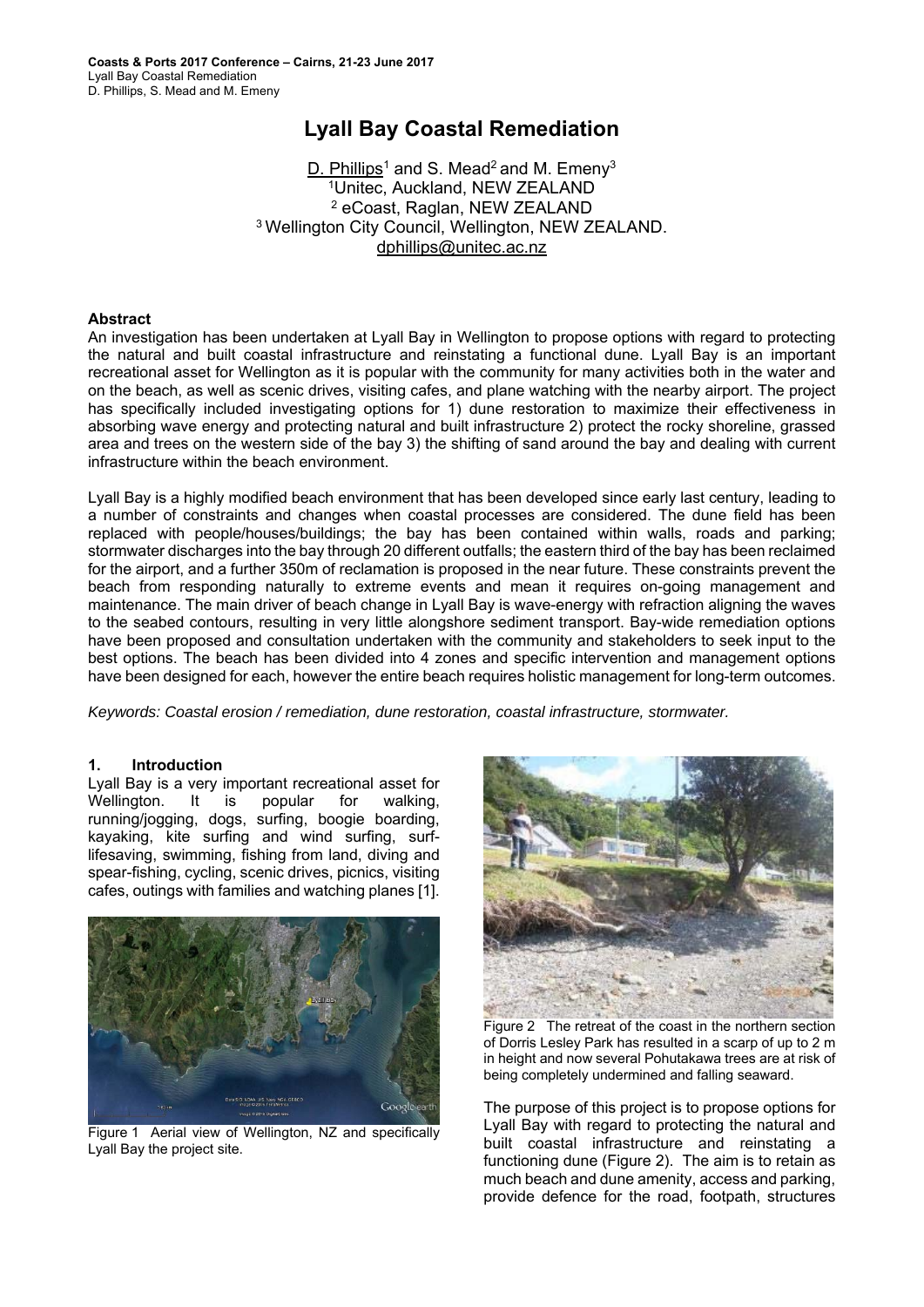**Coasts & Ports 2017 Conference – Cairns, 21-23 June 2017**  Lyall Bay Coastal Remediation D. Phillips, S. Mead and M. Emeny

and other buried and above ground utilities (predominantly stormwater outlets), and resolve the undermining of Surfer's Corner.

The preliminary options assessment has been developed with consideration of the assets at risk, as well as the assumptions and constraints with respect to what options can be applied.



Figure 3 Aerial of Lyall Bay showing the 4 sections.

Lyall Bay was divided into 4 areas of interest to address (Figure 3):

- 1. Section A: Surfers Corner carpark
- 2. Section B: Surfers Corner to playground
- 3. Section C: Playground to 249 Queens Drive
- 4. Section D: Dorrie Leslie Park



Figure 4 Lyall Bay beach showing carparking, no dune and a stormwater outfall.

While there are 4 areas of concern, it is important that a holistic approach is taken that incorporates the bay-wide processes. A 'working with nature' approach has led to a hybrid solution that will incorporate hard and soft interventions. In addition, it is important to recognise that Lyall Bay is a modified built environment (Figure 4), rather than a natural beach, and as such will require management and maintenance much the same as terrestrial parks do to ensure the beach can cater for the wide range of recreational beach activities (Figure 5).



Figure 5 The various recreational areas in Lyall Bay [6].

#### **2. Coastal Processes**

The main driver of beach change in Lyall Bay is wave-energy, often generated by wind. Lyall Bay is exposed to occasional large wave events from the southern quarter. However, wave energy is 'lost' to the sides of the Bay as waves propagate from the Cook Strait into the beach through the process of refraction, or bending, into the shallower sides of the Bay.



Figure 6 Model output of the wave heights in Lyall Bay.

This results in smaller wave heights at the beach than at the entrance to the bay, as well as a wave height gradient with greatest wave heights in the middle of the bay (since they have been less impacted by refraction) and decreasing wave height towards the sides of the bay (**Error! Reference source not found.**). One of the effects of this is the sorting of sand and gravel, with the centre of the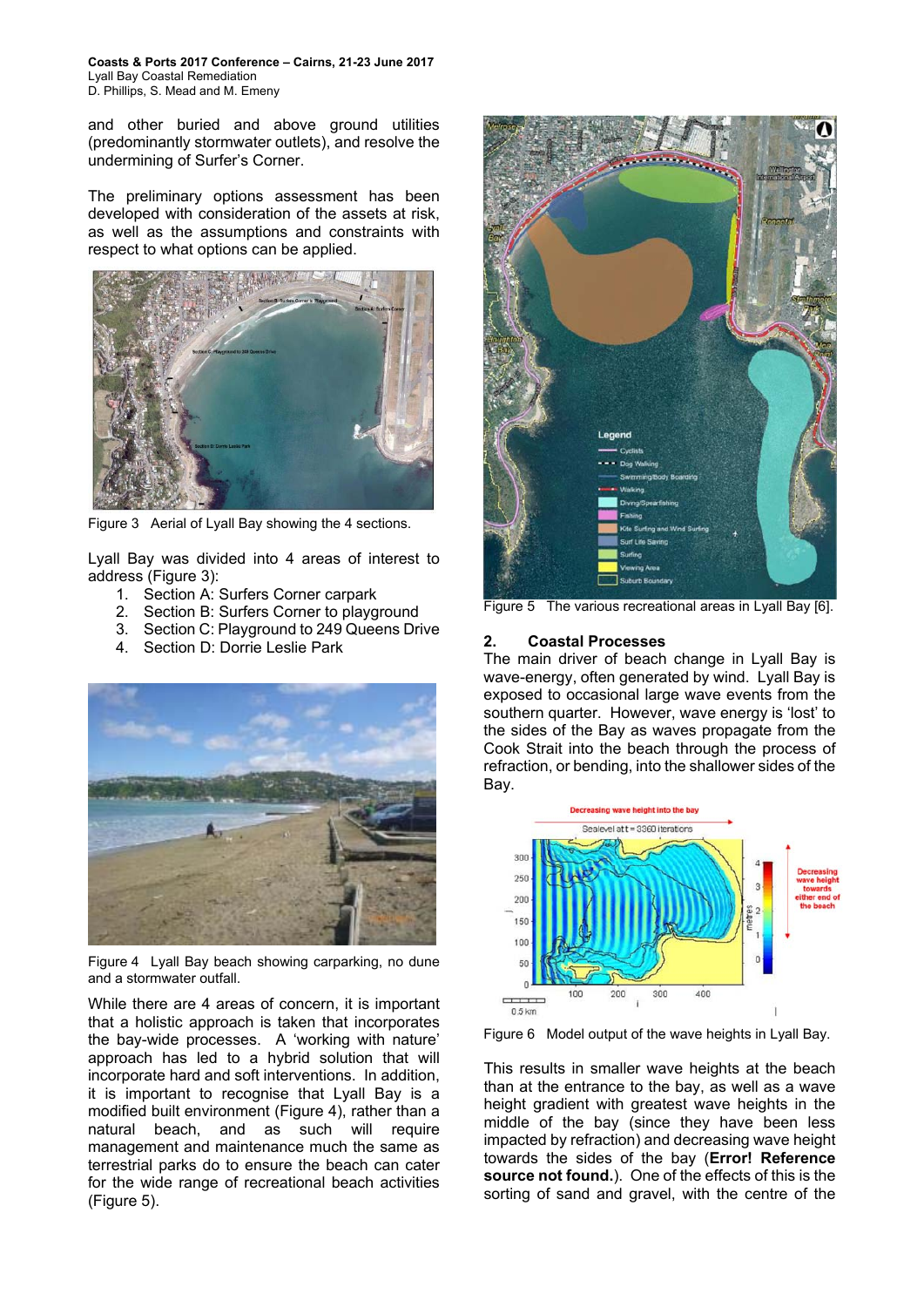**Coasts & Ports 2017 Conference – Cairns, 21-23 June 2017**  Lyall Bay Coastal Remediation D. Phillips, S. Mead and M. Emeny

beach having the coarsest sand and gravel, which gets finer and less gravelly towards the east and west [7].

The process of refraction also aligns the waves to the seabed contours, which means that by the time they break at the beach, they are breaking parallel to it. As a result, there is very little alongshore sediment transport along Lyall Bay beach. This is supported by the satellite image and aerial photograph analysis, which found that the beach position is the same on either side of stormwater structures that protrude across the intertidal beach (i.e. there is no 'groyne-effect' of loss of sand on one side and build up on the other which would occur with alongshore sediment transport).

The strong bi-modal winds at Lyall Bay also have a large impact on the beach. Wellington is known as New Zealand's "Windy City", which is well supported by the available data [5]. When wind speeds exceed 5 knots, winds blow 60% of the time from the north and 38% from the south and 2% from the remaining directions. Northerly winds often lead to accretion at Lyall Bay, with the combination of long-period waves and offshore winds (which blow the surface water offshore, bringing the bottom water shoreward), transporting sand shoreward. It is noted that there is only a very small supply of 'new' sand that can be transported into Lyall Bay [1]. The southerly onshore winds cause erosion of the beach, especially when strong (i.e. storm conditions).

Due to the many modifications to the beach system, especially the loss of the natural dune plants, Lyall Bay eroded significantly from the 1930's. The redevelopment of the narrow dune system in the mid-1990's has helped to reverse the trend of erosion by retaining sand within the beach system and providing a buffer zone during storm events (i.e. a volume of sand that can be eroded during storms). However, as has been seen during the winter storms of 2015, Lyall Bay beach is presently still vulnerable to acute erosion events. While waves and winds drive the main processes in Lyall Bay, the full suite of coastal processes at Lyall Bay have been studied and are detailed in Mead [3]. More recent investigations e.g. NIWA [4], provide some added information such as wind-driven currents.

There is a planned extension to the Wellington airport runway and DHI [2] and NIWA [4] have indicated that there will be change to wave and current patterns in Lyall Bay. There is currently some uncertainty surrounding the extent and magnitudes of the changes to waves and sediment transport within the bay. The changes are subtle, since the airport extension is not in the direct pathway of waves entering the long pocket beach of Lyall Bay; it is to the east and south of the existing

breakwater spur that currently protrudes westward into the bay. DHI's [2] assessment concludes that the presence of the proposed airport extension will reduce the 'peakiness' within Lyall Bay, which will have a consequent reduction on the number of surfable waves.



Figure 7 Aerial photo showing the artificial reef assessed by DHI [2] and airport extension.

To address the reduction in surfing quality in Lyall Bay, DHI [2] have proposed the development of a wave focusing structure to reintroduce peakiness into Lyall Bay (Figure 7). With respect to how this will impact on the beach at Lyall Bay, based on the body of literature on the subject, there is likely to be a small impact on the beach in the form of a slight widening in the lee of the structure. This would be a positive outcome in terms of beach remediation and enhancing the robustness of the beach at Lyall Bay, since the central part of the beach is the most vulnerable and experiences the most damage during storm events due to the higher waves in this area; a wider beach would provide an increased buffer zone.

## **2.1 Aerial Photographs**

Aerial photographs and satellite images were georeferenced to common control points and the location of the high tide mark and vegetation were digitised to determine the magnitude and direction of beach change between 1938 and 2015.

Between 1938 and 1984, the beach at Lyall Bay retreated/eroded up to 55 m, due to both windblown loss of sand and the loss of the dune system (i.e. the inability of the beach to respond to extreme events due to the loss of the dune system) (**Error! Reference source not found.**). By the mid-1980's there was very little dune area remaining, and the seawall was damaged along several parts of the beach during southerly storms. The beach then widened/accreted some 15-20 m over the past 20 years following the establishment of dune plants in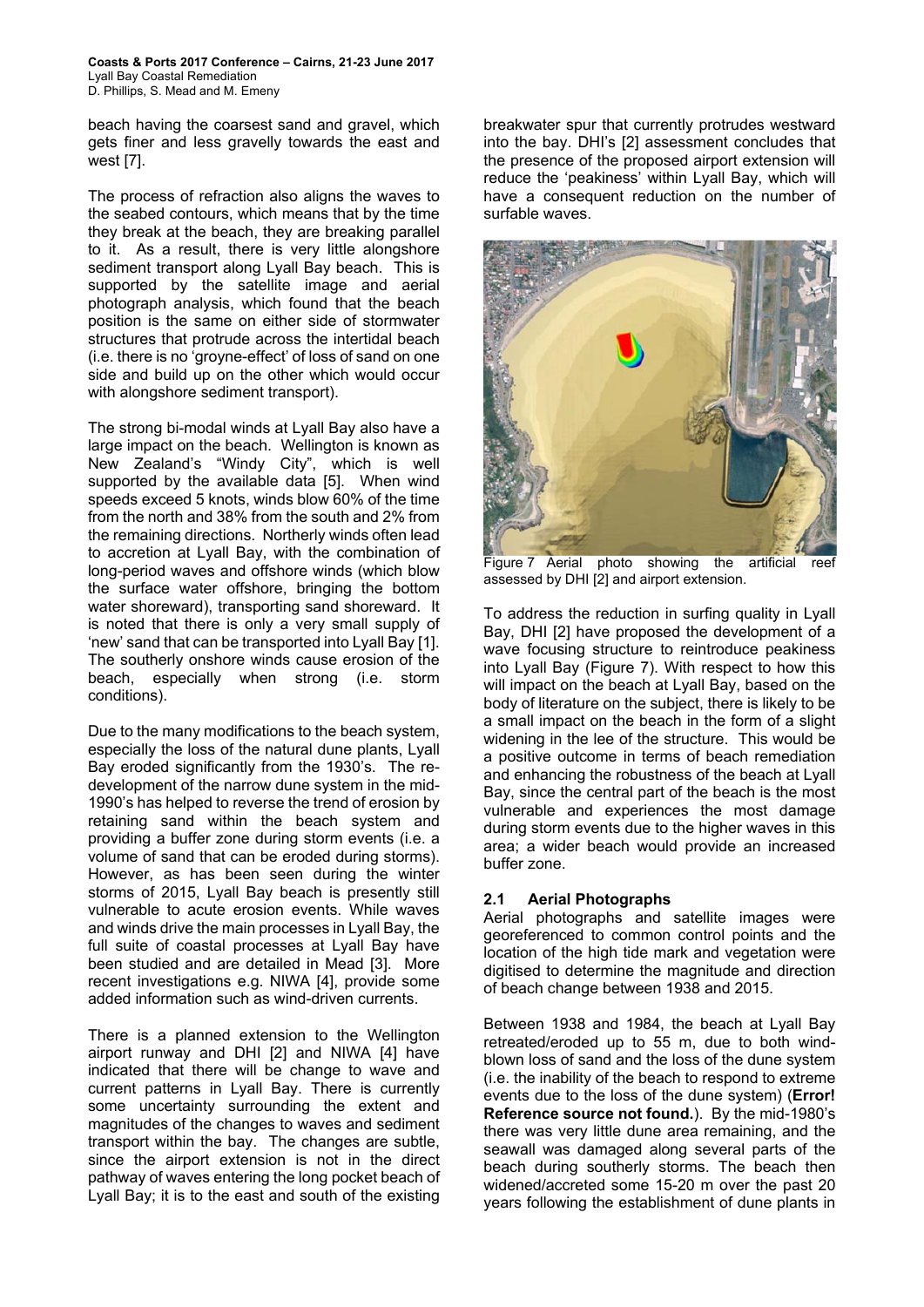**Coasts & Ports 2017 Conference – Cairns, 21-23 June 2017**  Lyall Bay Coastal Remediation D. Phillips, S. Mead and M. Emeny

the mid-late 1990's. At this time, sand was pushed up the beach, planted with marram grass and fenced off to protect the plants.



Figure 8 Aerial photo showing the high tide mark between 1935 and 2015.

Recent storms have impacted heavily of the dune system – this project is looking to reinstate a functioning dune, which means continuing to widen/grow the dunes seaward. As has been shown from the aerial photograph analysis, over the past 20 years Lyall Bay beach has widened due to the redevelopment of the dune system. As the evidence of an accreting beach suggests, Lyall Bay is a sink for sand that is slowly transported into the bay from the Cook Strait [1]; this provides a source of material to slowly widen the dune field and increase the robustness of Lyall Bay beach.

#### **2.2 Sea Level Rise (SLR)**

While the present study is focussed on the shortterm issues with beach erosion at Lyall Bay, it is important to consider the impacts of SLR. The modern approach to SLR adaptation is to develop a series of responses based on triggers that consider where the sea level has risen to and/or the kind of impact it is having. Once a trigger is reached, an appropriate response is applied.

At Lyall Bay an SLR adaptive management plan would likely be part of a city-wide response (many coastal parts of Wellington, especially in the Lyall Bay/Kilbirnie/Rongati area, are low-lying), which could include triggers linked to say the average position of the mean high water spring (MHWS) tide mark in relation to the seawall, i.e. the level of threat to the seawall, which is the last line of defence. The basis of any adaptive management plan is monitoring data. At present there is no on-going beach profile monitoring for Lyall Bay; it is recommended that beach monitoring is initiated at Lyall Bay to underpin future management of the beach.

## **2.3 Recommended Beach Options**

A number of recommendations have been developed for both the entire bay and each section of the beach. Investigations are focussed on developing options for the restoration of the dunes to maximise their effectiveness in absorbing wave action and protecting natural and built infrastructure;

options to protect the rocky shoreline, grassed area and trees on the western side of the bay; and options for the shifting of sand around the bay and dealing with current infrastructure within the beach environment (Figure 9).



Figure 9 An aerial perspective of Lyall Bay showing the straight access pathways and an example of the erosion cut caused by discharging stormwater above the high tide mark. Paths through the dunes can also be seen; foottraffic damages dune plants and so reduce resilience of the dunes.

The options developed through the various investigations to work within the existing coastal processes with regard to protecting the natural and built coastal infrastructure and reinstating a functioning dune are considered for both the entire bay (holistic options), then for each of the 4 specific areas and each stormwater outlet in the following sections (Table 1).

|                           | Table 1. Summary of recommended options for coastal |  |  |
|---------------------------|-----------------------------------------------------|--|--|
| remediation of Lyall Bay. |                                                     |  |  |

| Area             |                                    | <b>Recommended Options</b>             |  |  |  |
|------------------|------------------------------------|----------------------------------------|--|--|--|
|                  | 1.                                 | Do nothing.                            |  |  |  |
|                  | 2.                                 | Lengthening of stormwater              |  |  |  |
| <b>Baywide</b>   |                                    | outlets.                               |  |  |  |
|                  | 3.                                 | Incorporation of spinifex and          |  |  |  |
|                  |                                    | removal of marram grass.               |  |  |  |
|                  | 4.                                 | Upgrading of beach access              |  |  |  |
|                  |                                    | ways (~24).                            |  |  |  |
|                  | 5.                                 | Increased signage instructing          |  |  |  |
|                  |                                    | people to stay of the dunes            |  |  |  |
|                  |                                    | along with roping off.                 |  |  |  |
|                  | 6.                                 | Development of a beach                 |  |  |  |
|                  |                                    | maintenance team.                      |  |  |  |
|                  | 7.                                 | Beach monitoring (profiles).           |  |  |  |
|                  | 1 <sup>1</sup>                     | Removal of ~110 m of existing          |  |  |  |
|                  |                                    | carpark.                               |  |  |  |
| <b>Section A</b> | Relocation of parking spaces<br>2. |                                        |  |  |  |
|                  |                                    | to road reserve.                       |  |  |  |
|                  | 3.                                 | Reinstatement of foredune and          |  |  |  |
|                  |                                    | plants (spinifex and pingao)           |  |  |  |
|                  |                                    | once carpark removed.                  |  |  |  |
|                  | 4.                                 | Installation of seawall<br>to          |  |  |  |
|                  |                                    | 'support' the new stretch of           |  |  |  |
|                  |                                    | dune $(\sim 100 \text{ m})$ and reduce |  |  |  |
|                  |                                    | foot-traffic.                          |  |  |  |
|                  | 5.                                 | Installation of 3 beach access         |  |  |  |
|                  |                                    | ways.                                  |  |  |  |
|                  | 1.                                 | Extension of the seawall from          |  |  |  |
|                  |                                    | the eastern end to meet up             |  |  |  |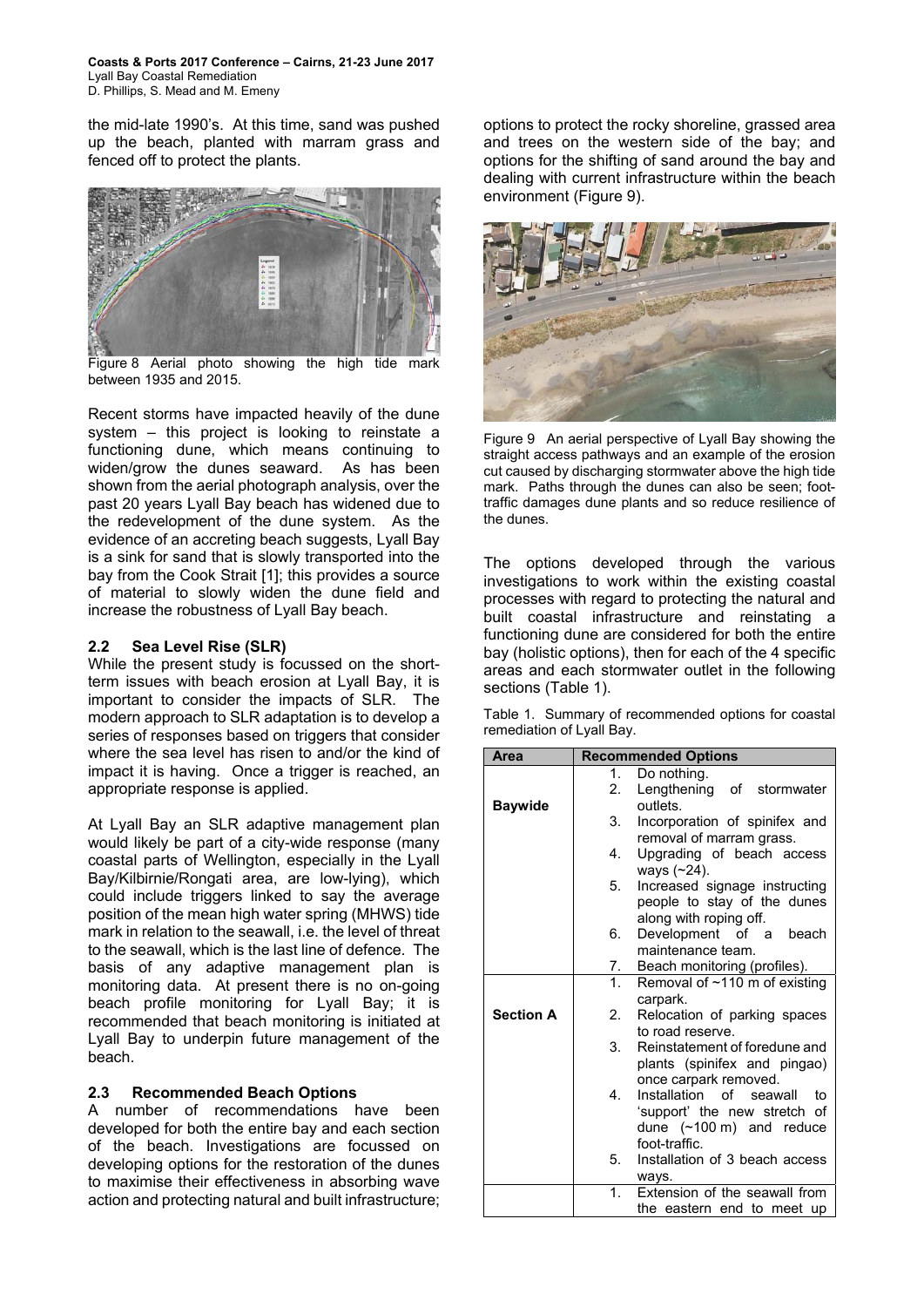| <b>Section B</b> |                           | with the new seawall at the              |
|------------------|---------------------------|------------------------------------------|
|                  |                           | former Corner carpark (~210              |
|                  |                           | m).                                      |
|                  | 2.                        | Replacing the seawall along              |
|                  |                           | the $~60$ m length that it was           |
|                  |                           | removed from in the<br>mid-              |
|                  |                           | 1990's.                                  |
|                  | 3.                        | Introduction of more spinifex            |
|                  |                           | and pingao into the dunes.               |
|                  | 4.                        | Prevention of access to the              |
|                  |                           | dune from the eastern end of             |
|                  |                           | the playground.                          |
|                  | 5.                        | Heighten the middle section of           |
|                  |                           | the seawall to $\sim$ 1.5 m ( $\sim$ 350 |
|                  |                           | m).                                      |
|                  | 6.                        | Upgrade beach access ways                |
|                  |                           | (11).                                    |
|                  | $\mathbf{1}$ .            | Establishment and fencing off            |
|                  |                           | new dune area where it is                |
| <b>Section C</b> |                           | currently not present between            |
|                  |                           | buildings and in front of the            |
|                  |                           | playground (~200 m).                     |
|                  | 2.                        | Establishment of appropriate             |
|                  |                           | access ways from the existing            |
|                  |                           | historic seawall access ways             |
|                  |                           | (10 in this section).                    |
|                  | 3.                        | planting<br>Continued<br>and             |
|                  |                           | fencing to the west of the               |
|                  |                           | buildings where the dune is              |
|                  |                           | currently narrow.                        |
|                  | $\overline{\mathbf{1}}$ . | Re-grading of the $~100$<br>m            |
|                  |                           | northern part of the park and            |
| <b>Section D</b> |                           | planting with coastal species            |
|                  |                           | $(e.g.$ flax).                           |
|                  | 2.                        | Tipped rock revetment along              |
|                  |                           | section of undermined<br>the             |
|                  |                           | Pohutakawa trees (~180 m).               |
|                  | 3.                        | Tipped rock revetment around             |
|                  |                           | the eroding headland of Moai             |
|                  |                           | to meet up with the existing             |
|                  |                           | revetment (~100 m).                      |

## **3. Stormwater Assessment**

An assessment was undertaken on the present condition of stormwater infrastructure on Lyall Bay beach (Figure 10), and remediation required (e.g. outfalls, pipelines, pipeline outlets, manholes, etc.). The stormwater outlets along the dunes, above the high tide mark appear to erode the beach and likely prevent sand accretion due to liquefaction. The results are ranked according to impact and effect on coastal processes, and the effectiveness of the outfall as a stormwater outlet. This will provide the council and community with options for future prioritisation and timeline, as well as budgetary planning (from short to long term). In particular council has requested information on:

*Stormwater outlets – their impact and effects on the coastal processes and their effectiveness as functioning stormwater outfalls in this environment.* 

The results are then related to a schedule that considers no works required on the asset through to urgent works required. To determine the priorities for remediation and future resilience of stormwater assets on Lyall Bay beach, a matrix system has been utilised that ranks the important factors with a score, to ultimately define the future priorities for the stakeholders.



Figure 10 The stormwater outlet next to the Maranui SLSC is one of the most troublesome in Lyall Bay; it outfalls at the base of the seawall (i.e. is the more landward than others), is very close to the building and has a relatively high discharge rate compared to others. Burying and lengthening to the intertidal zone will reduce the negative impacts on beach stability and amenity.

The assessment has not categorized the structural condition of the stormwater asset. However, it has been noted and shown in a number of the photographs that maintenance is required on many of the SW outlets, ranging from general maintenance through to broken concrete and reinforcing steel being exposed that requires more extensive repair works. Also scheduled checks and maintenance should be undertaken at the beach outlets through the year, to ensure outlets are clear of debris, rubbish and sand build-up, and following storm events to again clear outlets of debris/rubbish/sand and reinstate any localised beach area that has been eroded through stormwater flows and scour.

It was noted that consideration should also be given to the use of tide gates/flaps/WaStops etc on stormwater outlets to prevent sand ingress to the pipes, which can potentially cause blockages. The stormwater pipes and outlets could also be altered to fit in more with the natural character of the beach landscape with the use of sandcrete/gunite to naturalise and disguise the outfalls as natural rocky reef, and the quality of the stormwater discharge on the heavily patronised beach could be improved through treatment both at source and prior to discharge e.g. Enviropods, catchpit cleaning, Stormfilters, Up-flo filters etc.

## **3.1 Impact and Effect on Coastal Processes**

The impact and effect was ranked using a matrix system (Table 2 and 3).